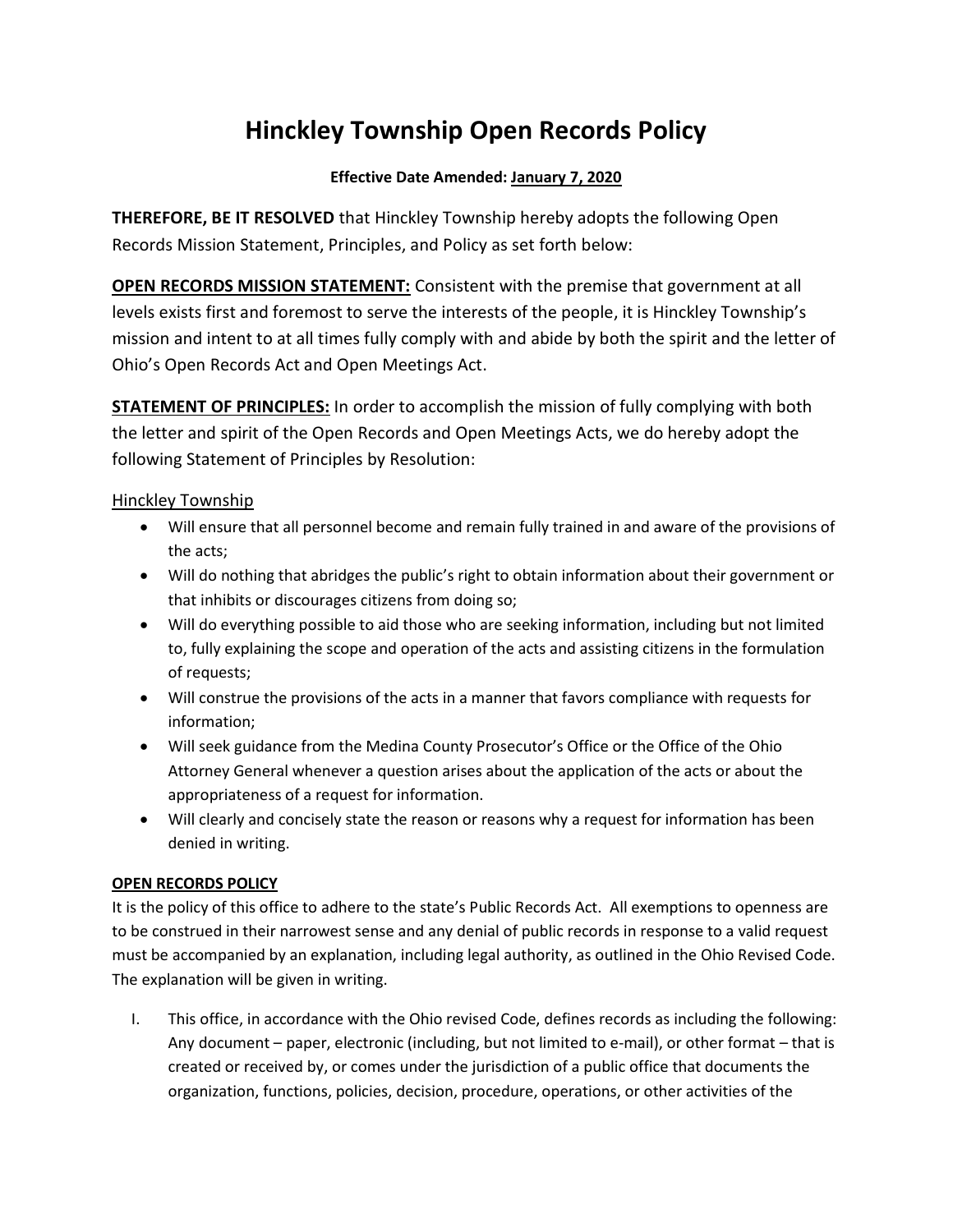office. All records of Hinckley Township are public unless they are specifically exempt from disclosure under the Ohio Revised Code.

- II. It is the policy of Hinckley Township that, as required by Ohio law, records will be organized and maintained so that they are readily available for inspection and copying. Record retention schedules are updated as needed and available upon request.
- III. Although no specific language is required to make a request, the requester must at least identify the records requested with sufficient clarity to allow the public office to identify, retrieve, and review the records, If it is not clear what records are being sought, the records custodian will contact the requester for clarification and will assist the requester in revising the request by informing the requester of the manner in which the office keeps its records.
- IV. The requester does not have to put a records request into writing, and does not have to provide his or her identity or the intended use of the requested public record. It is Hinckley Township's general policy that this information not be requested.
- V. Public records from Hinckley Township are to be available for inspection during regular business hours, with the exception of published holidays or inadvertent days when the office is closed. Public records must be made available within a reasonable period of time. "Prompt" and "reasonable" take into account the volume of records requested; the proximity of the location where the records are stored; and the necessity for any legal review of the records requested.
- VI. Each request should be evaluated for an estimated length of time required to gather the records. Routine requests for records will be satisfied immediately if feasible to do so. If fewer than 20 pages of copies are requested they will be made as quickly as the equipment allows. All requests for public records will either be satisfied or acknowledged in writing by Hinckley Township within three business days following the office's receipt of the request. If a request is deemed significantly beyond "routine", such as seeking a voluminous number of copies, the acknowledgement will include the following:
	- 1. An estimated number of business days it will take to satisfy the request.
	- 2. An estimated cost if copies are requested.
	- 3. Any items within the request that may be exempt from disclosure.
- VII. Any denial of public records requested will include an explanation, including legal authority. If portions of a record are public and portions are exempt, the exempt portions are to be redacted and the rest released. If there are redactions, each redaction must be accompanied by a supporting explanation, including legal authority.
- VIII. Those seeking public records will be charged only the cost of making copies. Hinckley Township's Cost Schedule for Public Records is as follows:
	- 1. The first five paper copies of any request are free.
	- 2. The charge for any additional paper copies over 5 will be ten (10) cents per page.
	- 3. The charge for downloaded computer files to a compact disc (if available) will be one dollar (\$1) per disc.
	- 4. There is no charge for documents (if available) to be e-mailed.
	- 5. Documents requested to be mailed will be charged the actual cost of the postage and mailing supplies.